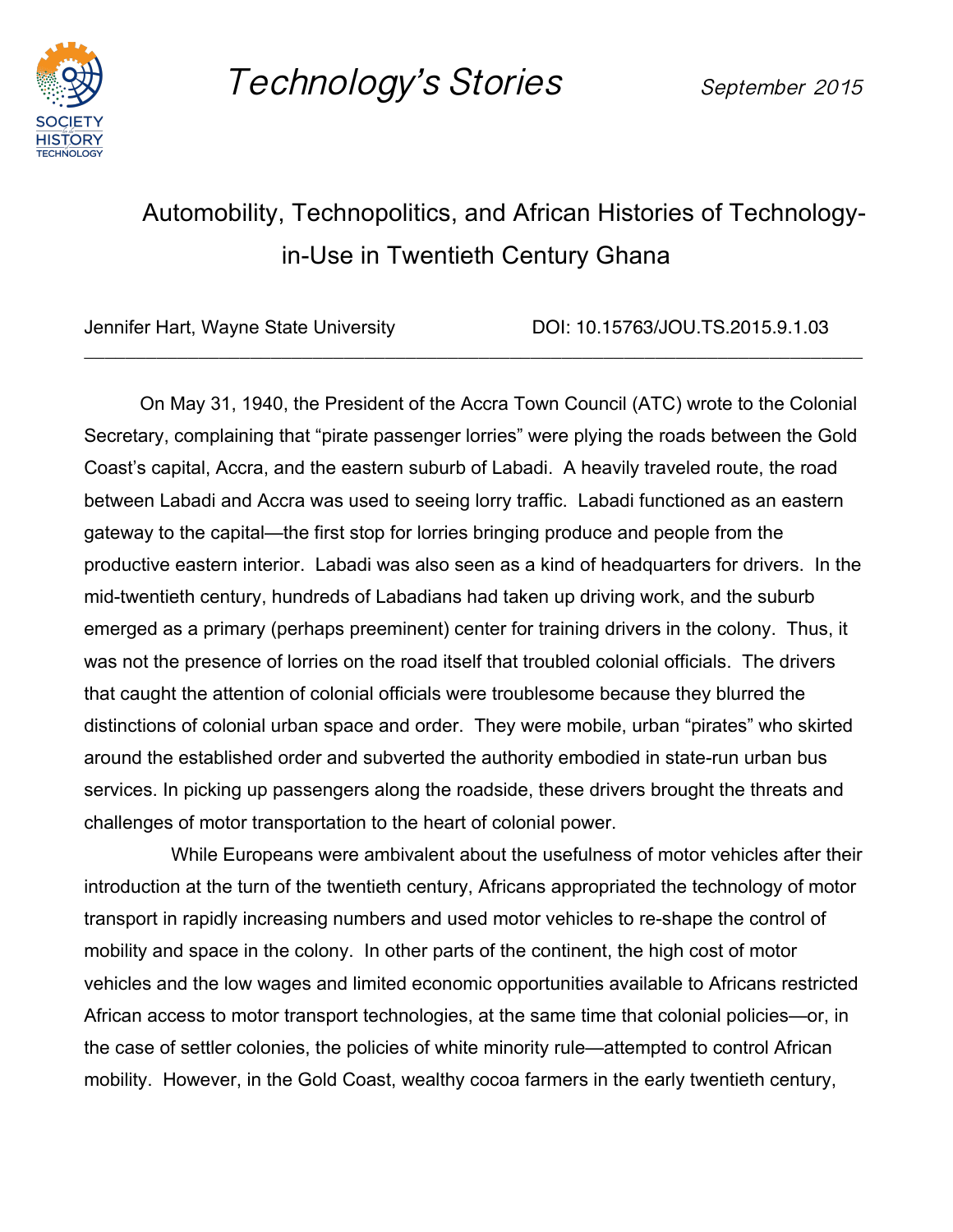who benefitted directly from the colonial economy of extraction, often invested the profits of their farms in lorries, marking the beginning of what Polly Hill terms the "lorry age" (post-1918).<sup>1</sup> Initially, cocoa farmers purchased motor vehicles to transport cocoa to train stations and buying agents. Echoing an earlier use of head carriers to transport produce, however, farmers were soon by-passing colonial railways altogether, using motor vehicles and roads to take their produce directly to coastal ports where they could maximize their profits. Motor transportation provided a new way to connect urban and rural areas within the colonial economy, facilitating the emergence of new trading practices and opening up new possibilities for rural farmers and villagers.

 Automobility was powerful because it provided new and faster means of movement, cultivating the continued growth of a culture and practice of entrepreneurial mobility, which had its roots in the long-distance trade routes of precolonial West Africa. Traders used motor transportation to extend their trading networks, engaging in the market in new ways. Farmers used motor transportation to take their goods directly to market at the coast, maintaining control over their produce and maximizing profits by moving away from labor and capitalintensive practices of head-loading and cask-rolling. Chiefs connected communities under their authority in more regular communication, interaction, and exchange. Men and women alike used motor transportation to move back and forth between urban and rural areas, fostering a sphere of periurban interaction and exchange between Africans who were "on the go." In doing so, Africans in the Gold Coast did not merely appropriate foreign motor transport technologies. Rather, they crafted their own cultures and practices of technology-in-use, which were rooted not in the experience of private car ownership, but rather in an experience as passengers. African automobility in the Gold Coast—run largely by small-scale African owneroperators—cultivated new cultures and practices of autonomy and mobility and democratized access to mechanized movement at the end point of the destination, but also on the journey itself. In the vehicle and on the road, African drivers and passengers cultivated new kinds of auto/mobile behaviors and communities. As such, roads in the Gold Coast constituted "lines of habitation" that challenged colonial "lines of occupation" like the railway.<sup>2</sup>

 

<sup>1</sup> Polly Hill, Migrant Cocoa Farmers of Ghana: A Case Study in Rural Capitalism (London: James Currey, 1997), 6.

<sup>2</sup> Tim Ingold, Lines: A Brief History (New York: Routledge, 2007), 81.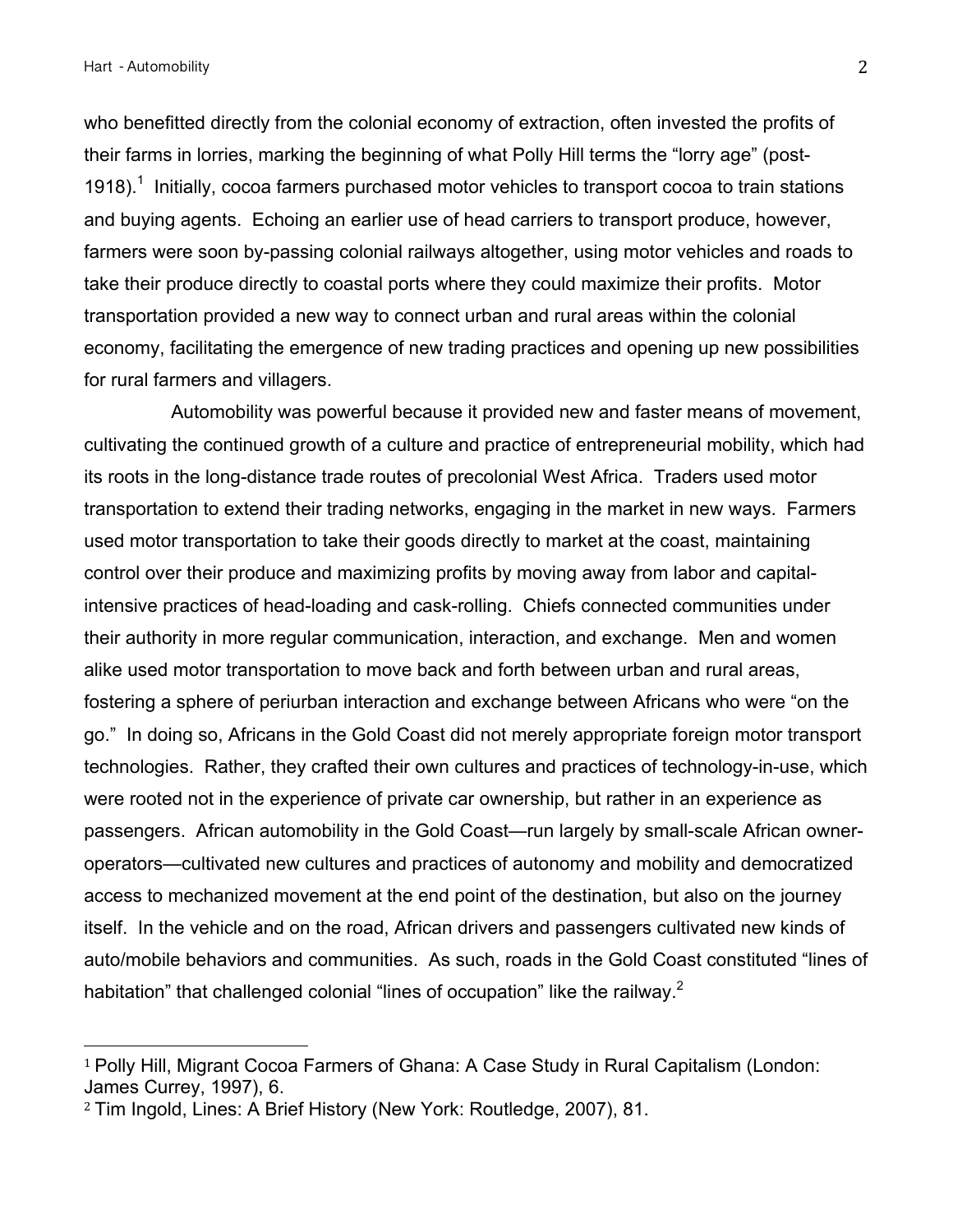In the context of British colonial rule, African cultures and practices of automobility presented alternative visions of space and power, autonomy and authority, mobility and control. Drivers of passenger lorries engaged in "piracy" in the sense that Brian Larkin describes: "the potential of technologies…when shorn from the legal frameworks that limit their application." $3$  African drivers who picked up passengers along the roadside violated colonial laws and challenged European expectations and practices of automobility, rooted in distinctions between private car ownership, public transportation, and cargo transport. Drivers who diverged from their typical routes to pick up market women standing along the roadside between Labadi and Accra operated outside of legal frameworks and created new possibilities and practices of mechanized mobility, which built on histories of movement and spatial organization that predated the arrival of British colonial officials in the mid-nineteenth century.

 African drivers who operated outside of colonial expectations not only flouted colonial law, but they also challenged colonial authority, manifested most powerfully in the technopolitics of infrastructural development. Colonial technopolitical strategies in the Gold Coast sought to project European superiority through what Larkin calls "the colonial sublime": "the use of technology to represent an overwhelming sense of grandeur and awe in the service of colonial power."<sup>4</sup> Infrastructural technologies provided evidence of the supposed superiority and power of European science, by reordering and controlling the natural world. In employing these technologies, British officials sought to fundamentally reorder African social and spatial relationships to nature and, thus, to the economic and political life of the colony. The construction of railways and, later, the regulation of roads, represented colonial efforts to extend authority and control over the movement of people and goods in the colony. The illegal acts of Africans who drove "pirate passenger lorries", in this context, also held the potential for insurrection and represented, in the eyes of British colonial officials like the President of the Accra Town Council, a sort of mobile lawlessness that evaded and eluded colonial efforts of capture and control.

 Contestation over pirate passenger lorries reflects fundamental differences in the cultures and practices associated with technology-in-use. British frustration highlights

<sup>3</sup> Brian Larkin, Signal and Noise: Media, Infrastructure, and Urban Culture in Nigeria (Durham, NC: Duke UP, 2008), 217.

<sup>4</sup> Larkin, 87; Michael Adas, Machines as the Measure of Men: Science, Technology, and Ideologies of Western Dominance (Ithaca, NY: Cornell UP, 1990), 224.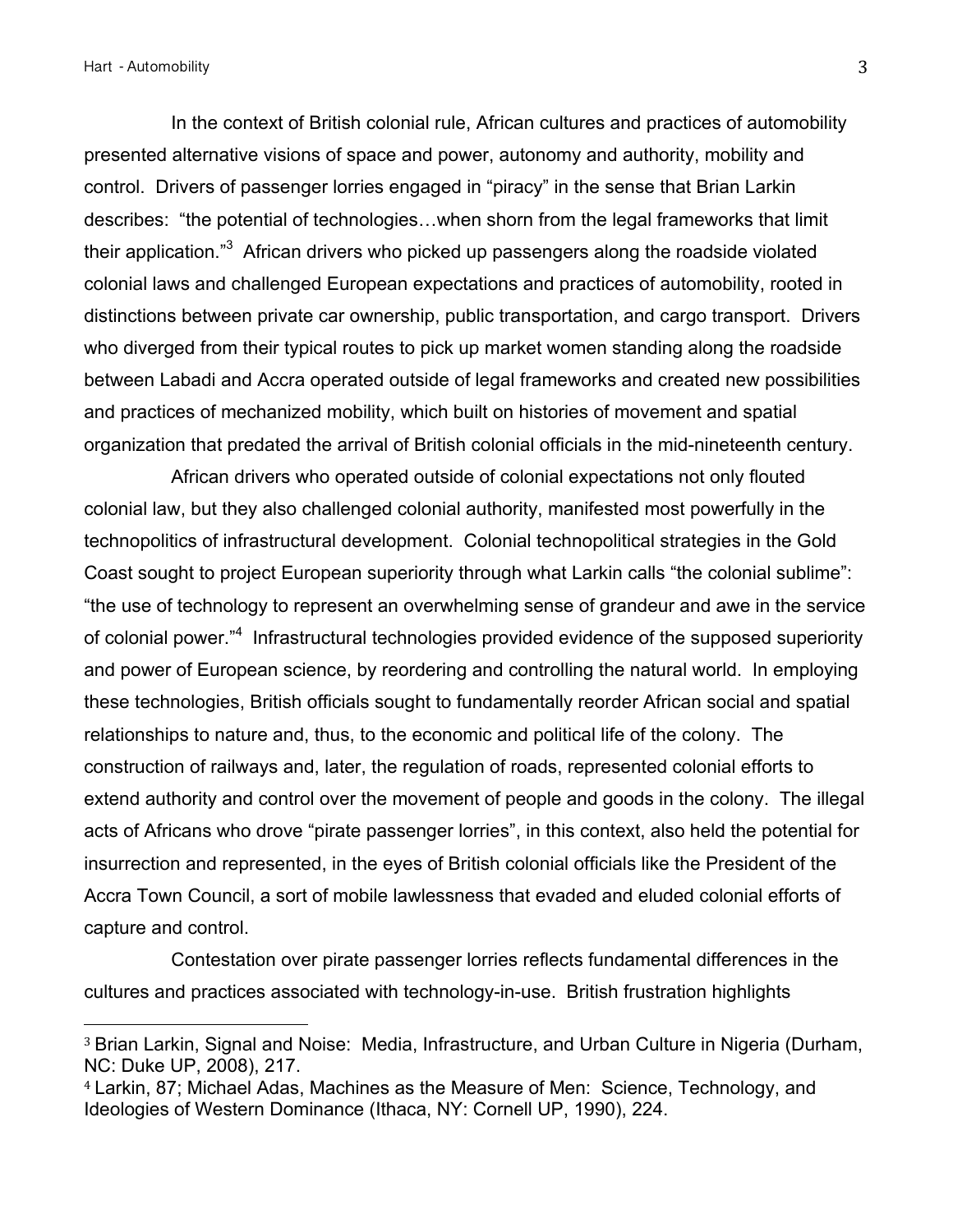widespread beliefs that industrial technologies like the automobile were closely associated with the cultures and practices of industrial society. And yet, Africans who appropriated technology for their own purposes clearly demonstrated that automobility could have alternative meanings and motor transportation could have alternative functions that lay outside of the rationalities of colonial spatial planning, infrastructural development, and auto/mobile regulation. It is tempting to chalk this misunderstanding up to the hubris of colonial rulers and the ethnocentrism that guided much of twentieth century colonial social, cultural, and economic policy. But, as debates about the development of Bus Rapid Transit in twenty-first century Accra suggests, these technological disjunctures remain, articulated now through the transnational rhetoric, institutions, and practices of "development".



 In 2007, partially in response to public complaints, the World Bank approved \$45 million in funding for a Bus Rapid Transit (BRT) system in Accra. The BRT, Ghanaian government officials argued, was part of a larger Urban Transport Project designed to "improve mobility in areas of participating metropolitan, municipal or district assemblies (MMDAs) through a combination of traffic engineering measures, management improvement systems, regulation of the public transport industry, and implementation of a Bus Rapid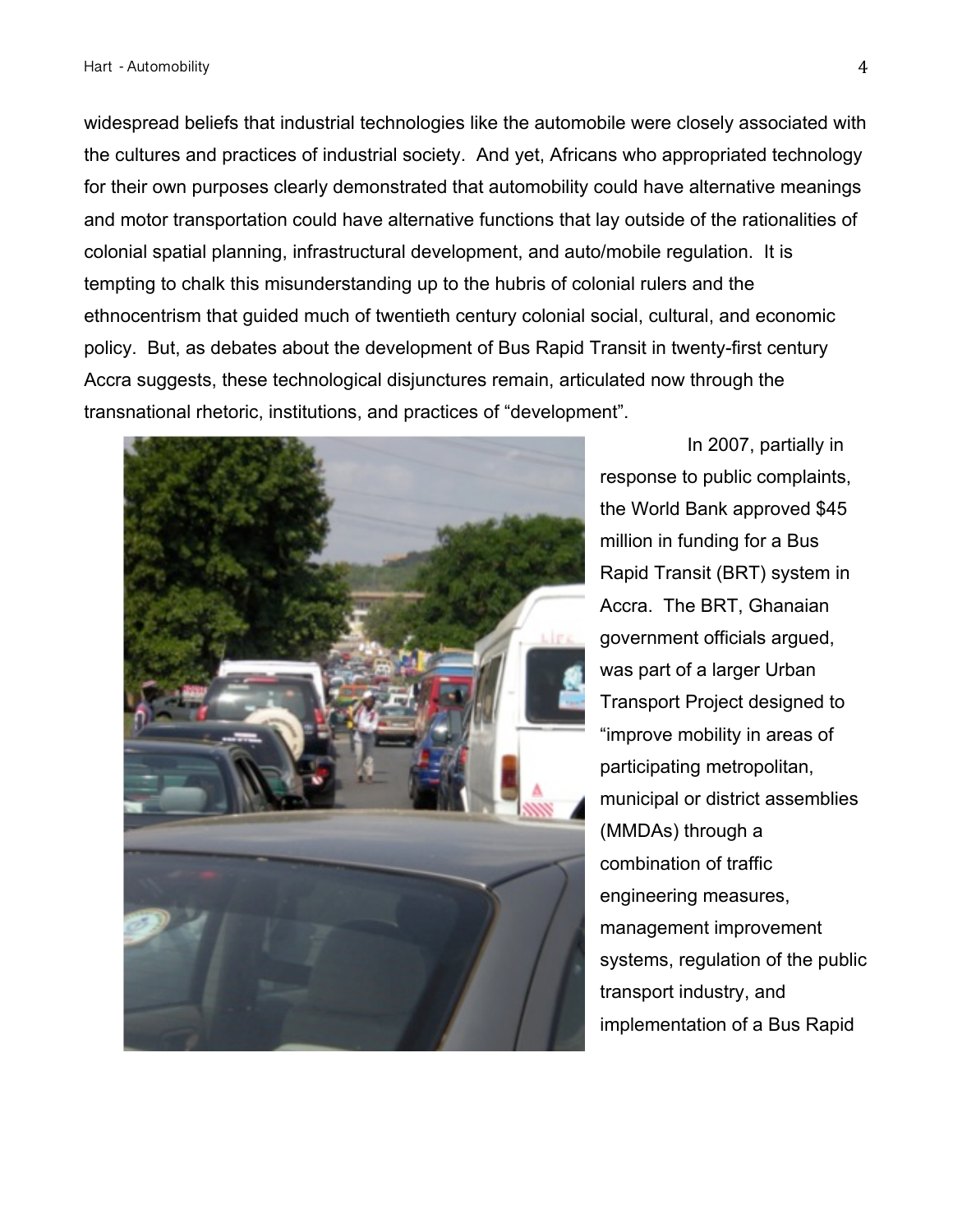Transit (BRT) system."<sup>5</sup> In restructuring the country's transport system, the BRT sought to provide alternatives to the trotro—the twenty-first century technological and cultural descendent of the "pirate passenger lorry", which was incorporated and legitimated as a central part of a complex urban transport network in the years immediately after independence. In the twenty-first century, trotros, or mini-buses, were widely blamed for the country's transport woes. The vehicles themselves were seriously dilapidated—a reflection of the high cost of new vehicles, tires, spare parts, and other necessary inputs in the city since at least the late 1970s. But passengers also complained that trotros were at the root of what seemed to be an increasing immobility in the capital. Passengers were unable to get to their destinations due to traffic, resulting in long commutes across the sprawling capital.

 The Accra Metropolitan Assembly and its development partners presented BRT as an alternative and a solution to the gridlock. The BRT would fundamentally refigure the city's mobility-system, restricting trotro drivers' access to main roads and funneling all passenger transport through BRT services, owned and operated by the government. Along main roads, BRT buses would run on a set schedule in dedicated center lanes with a total of 27 bus stops. Passengers would purchase tickets from automated machines. Transportation would be, in effect, mechanized and regularized. That regulation would extend to driver practice. The Urban Transport Project also created a regulatory framework that "provides the legal basis for the re-organization of the sector at the national level."6

 When I visited union "locals", drivers expressed anxiety over the impending changes in the nature of their work. Restrictions that banned trotros from major roads, new requirements for automated ticketing systems, and a new system of regulations and permits that would bring drivers under the authority of state and municipal authorities marked a fundamental reorganization of the driving profession. That reorganization was most obviously spatial, evidenced by the road construction that created new dedicated lanes for BRT buses. But it also reshaped the social and economic practices that had defined the motor transport

<sup>5</sup> "Ghana Urban Transport Project", The World Bank: Projects and Operations. Accessed July 10, 2014. < http://www.worldbank.org/projects/P100619/ghana-urban-transportproject?lang=en>

<sup>6</sup> "Case Study: Accra, Ghana", The World Bank: Toolkit on Intelligent Transport Systems for Urban Transport. Accessed on July 10, 2014.

<sup>&</sup>lt;http://www.ssatp.org/sites/ssatp/files/publications/Toolkits/ITS%20Toolkit%20content/casestudies/accra-ghana.html>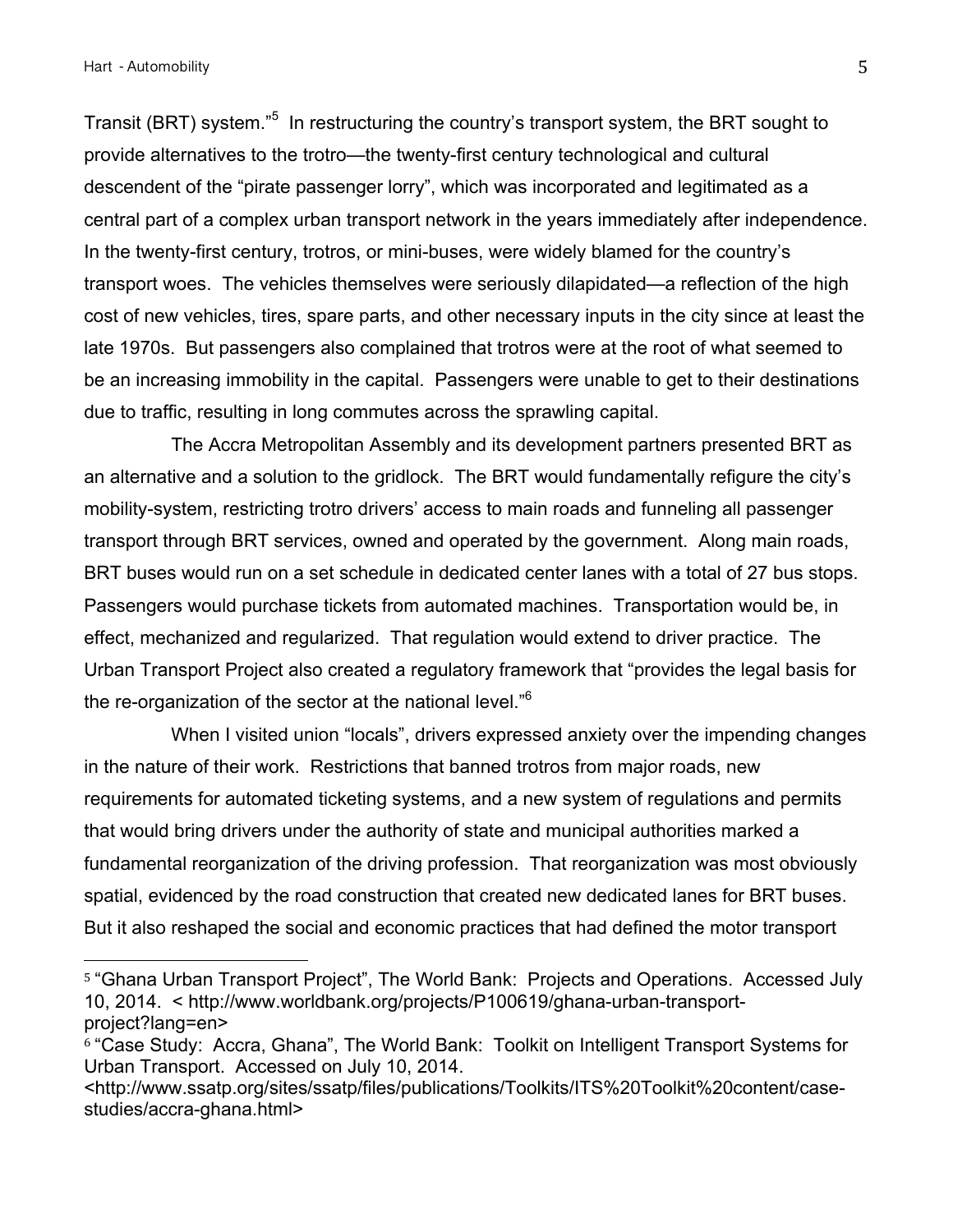industry for at least 80 years. Drivers feared that the BRT would turn them into salaried employees, eliminating their ability to collect profits daily—the "daily bread" that attracted young men to the profession and enabled drivers to support themselves and their families. But trotro drivers also expressed frustration over what they viewed as unfair public critique and government regulation. Despite the fact that trotros constitute only 35% of road traffic (while carrying at least 85% of all passengers), trotro drivers have received disproportionate blame for the traffic congestion common at major intersections.<sup>7</sup> And yet, as an attempt to solve traffic congestion, the BRT has sought to regulate and control the most efficient part of the motor transport system—an attempt that has been applauded by passengers, development officials, and foreign investors alike. Drivers remain understandably skeptical.

 Histories of technology like that of pirate passenger lorries in the early part of the twentieth century push us, as Clapperton Mavhunga argues, "to account for 'the process of globalization and the multiplicity of individual temporalities and local rationalities that are inserted into it."<sup>8</sup> In doing so, it moves away from an analysis of the "spectacle of technology" and more toward a history of "technology-in-use", away from "the promise of technology on paper" and more toward its meaning and practice in context.<sup>9</sup> In doing so, we are better able to parse the disruptions and disjunctures of colonial-era technological cultures and create space for alternative African technological practices that expand our consideration of what constitutes technology and how technology is experienced and made meaningful. As both Timothy Burke and Arjun Appadurai argued, automobiles have a "social life" and a "cultural biography."<sup>10</sup> The meanings and values associated with commodities like the automobile are a product of "prior meanings"—"the cultural and social raw material from which 'the social life of things' was shaped."<sup>11</sup> Western scholars of automobility too often assume that the "prior

8 Clapperton Mavhunga, Transient Workspaces: Technologies of Everyday Innovation in Zimbabwe (Boston: MIT Press, 2014), 12.

 

<sup>7</sup> Victoria Okoye, Jahmal Sands, and C. Asamoah Debrah, "The Accra Pilot Bus-Rapid Transit Project: Transport-Land Use Research Study", Millennium Cities Initiative (MCI), Earth Institute at Columbia University, October 2010. Accessed on July 11, 2014. <http://victoriaokoye.files.wordpress.com/2010/02/mci\_urbantransport\_finaldraft.pdf>.

<sup>9</sup> Mavhunga, Transient Workspaces, 13.

<sup>&</sup>lt;sup>10</sup> Arjun Appadurai, The Social Life of Things: Commodities in Cultural Perspective (Cambridge: Cambridge UP, 1986).

<sup>&</sup>lt;sup>11</sup> Timothy Burke, Lifebuoy Men, Lux Women: Commodification, Consumption, and Cleanliness in Modern Zimbabwe (Durham, NC: Duke UP, 1996), 3.